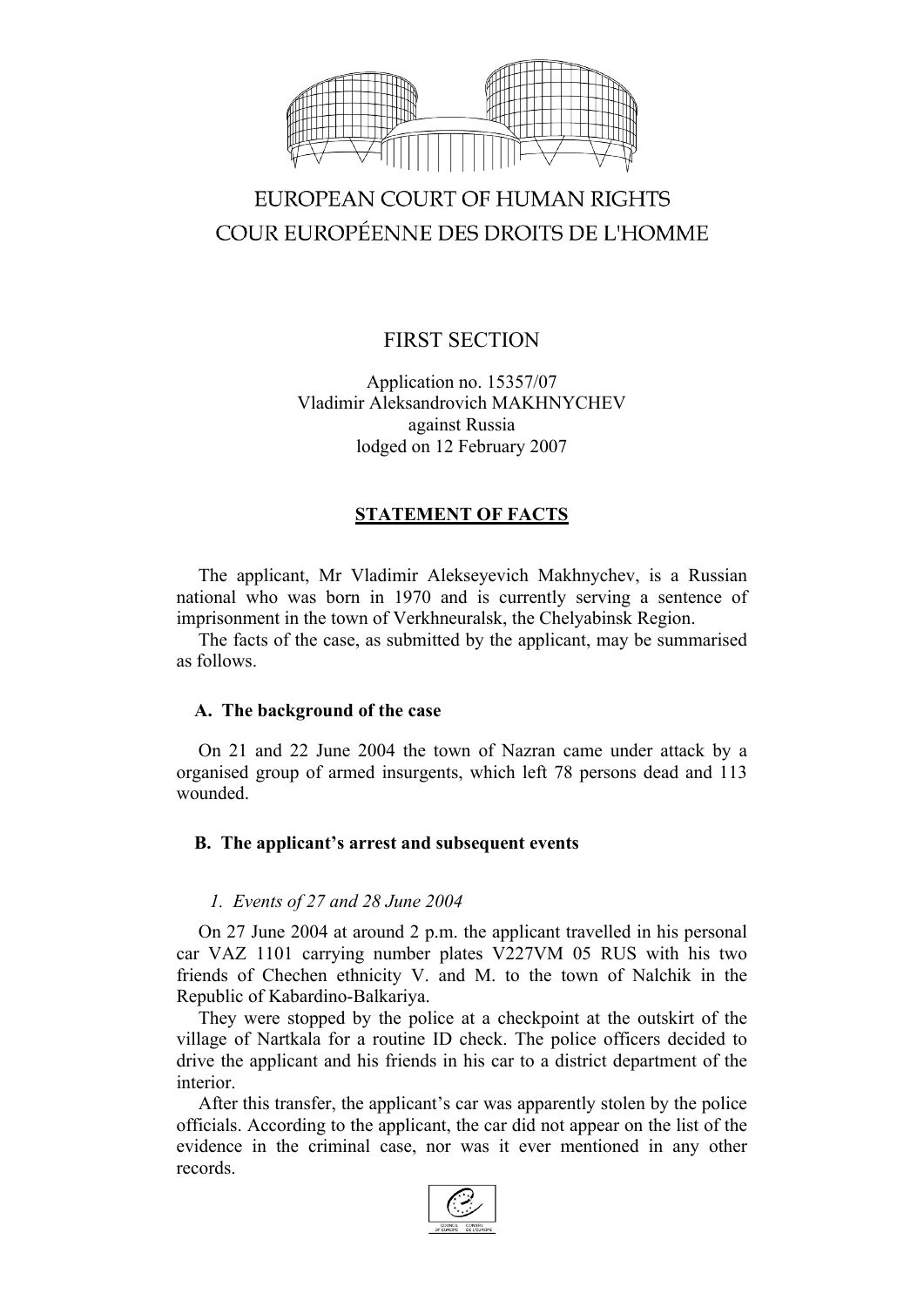Upon arrival, the applicant took part in an interview which lasted without interruption until the evening of that day.

The applicant spent the night and slept in the building of the district department of the interior.

On 28 June 2004 the interviews continued in office of the head of that department of the interior, this time with personal participation of the head and representatives of a Department of the Federal Security Service ("the FSB") and the Department in charge of the fight with organised crime of the Ministry of the Interior of the Republic of Kabardino-Balkariya.

During this series of interviews the applicant was heavily beaten with a plastic bottle full of water and also threatened with various adverse consequences for his pregnant wife.

As a result of this treatment, the applicant made a false confession that he had helped the attack on Nazran by bringing food to the fighters and by carrying the ammunition during the attack.

The applicant spent the next night attached with handcuffs to a radiator in the gym in the building of the district department of the interior. It appears that his friend V. was also attached to the radiator, having endured the same interrogation some time earlier.

#### *2. Events of 29 June 2004*

In the morning of 29 June 2004 the applicant and V. were transported to the building of the Republican Department of the FSB in the town of Magas in the Republic of Ingushetiya.

The applicant was interviewed intermittently by various people, but in the evening entered masked people, who started to beat the applicant with rubber sticks demanding to confess in the attack on the building of the border guards in Nazran.

Some time later, three officers, two wearing masks and one bareheaded, aged around 50 years old and wearing white short beard, started torturing the applicant with electricity. As a result, the applicant confessed in the active participation in the attack.

During that day, the applicant heard distant screams of other people under torture, having recognised the voice of one K., who later acted as a prosecution witness.

The applicant alleges that his detention between 27 and 30 June 2004 remained completely undocumented because the first instance judgment and the appeal decision stated that he had been in detention as of 8.30 p.m. on 30 June 2004.

#### *3. Events of August 2004*

On an unspecified date in august 2004 the applicant was taken by two officers of the Department in charge of fighting organised crime of the Ministry of the Interior of the Republic of Ingushetiya Mr Dze. M. and Mr Dze. B. from remand prison in Vladikavkaz to the building of the Ministry of the Interior of the Republic of Ingushetiya.

These officers fettered the applicant's hands, suffocated and beat him demanding to show the location of events on the spot. The applicant was supposed to show on the spot how and where he had fired a grenade with a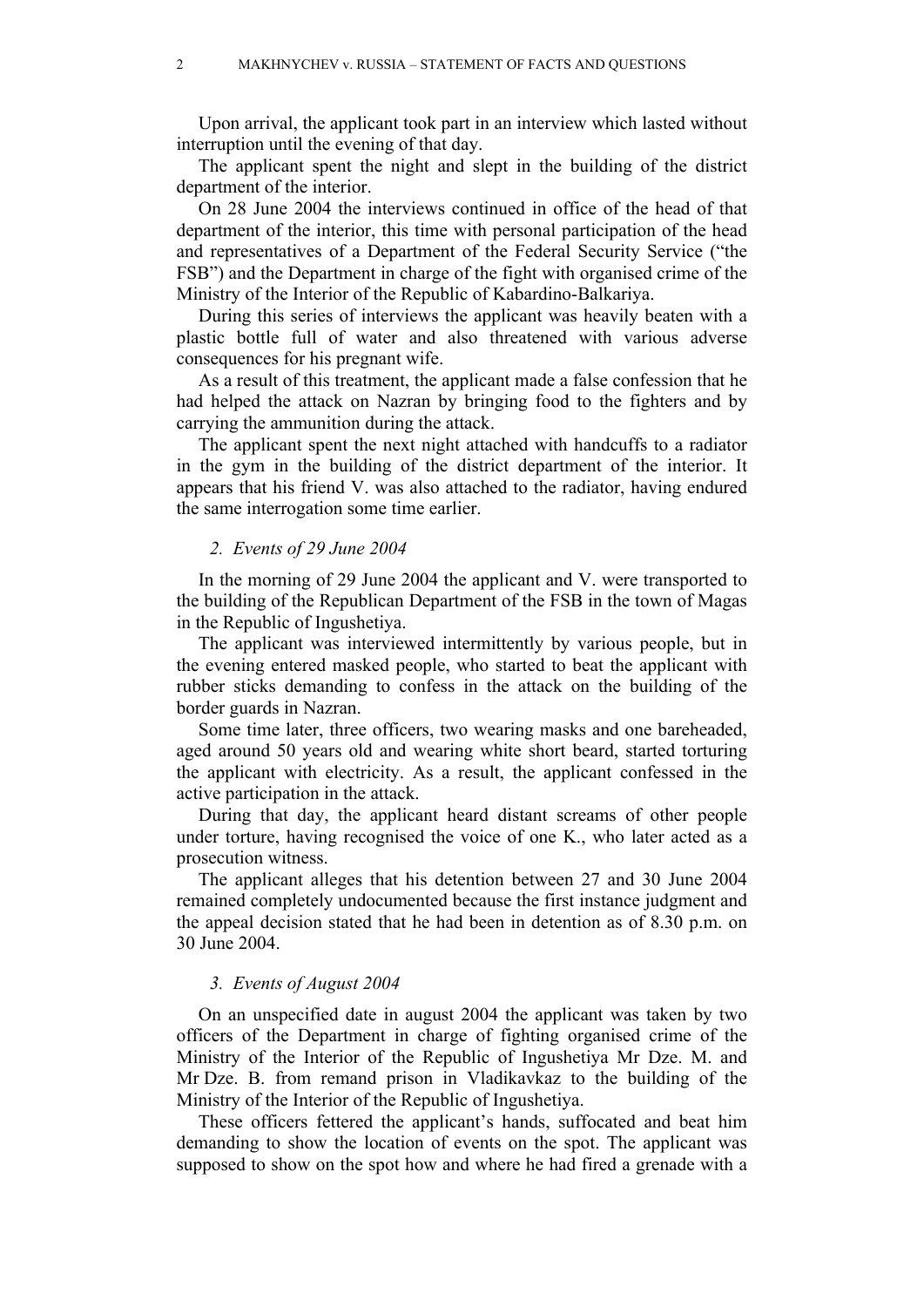grenade launcher into the building of border guards in the town of Nazran. The applicant alleges that the officers gave him precise and specific as to what and how he should do this. The applicant eventually did as he was told to do.

#### *4. Events of 1 December 2004*

On 1 December 2004 the applicant, who at the time was detained in the temporary detention ward of the Department of the Interior of the Republic of Ingushetiya, was taken to the investigation room of that detention ward. The interview was conducted by the same person, who had already interviewed him in Nalchik. The applicant was threatened with beatings and various adverse consequences for his pregnant wife and asked not to change his initial statements during the trial.

On the same day the applicant asked the prison administration to see a prosecutor in person. He was then paid a visit by someone who presented himself as a prosecutor of Nazran. The applicant then filed with this person a written complaint, mentioning the above events and ill-treatment. There was no reaction to this complaint.

#### *5. The applicant's ill-treatment during the trial proceedings*

On 17 March 2005, during a break in the court hearings, the applicant was taken to the temporary detention ward of the Ministry of the Interior of the Republic of Ingushetiya. He was hooded, beaten and put under pressure to make him maintain his earlier self-incriminating statements during the trial. These actions were guided by an investigator of the Prosecutor General's office one So.

After this incident the applicant asked for an ambulance, which arrived and confirmed the presence of the injuries on the applicant's body in the relevant medical logs of the temporary detention ward.

According to the applicant, a co-accused I. also underwent the same treatment.

During the next hearing the applicant, co-accused I. and other co-accused complained to the trial judge about the coercion and beatings. These complaints were apparently ignored.

The applicant made unsuccessful attempts to collect evidence which would confirm his version of the event by requesting information from relevant prisons on the names of his visitors and medical data. These attempts remained futile, as the prisons never responded.

#### **C. Trial and appeal proceedings**

As a result of the investigation, the applicant was charged as one of the core participants in the attack in the town of Nazran under the following provisions of the domestic law: Articles 30 § 3 (attempted crime), 105  $\S$  2 (a), (e), (zh), (z) (murder of more than two persons, committed with a socially dangerous method, in an organised and armed group, for hire), 205 § 3 (terrorist act), 209 § 2 (participation in an armed formation created to attack citizens and organisation) and 222 § 3 (traffic of arms) of the Criminal Code of Russia.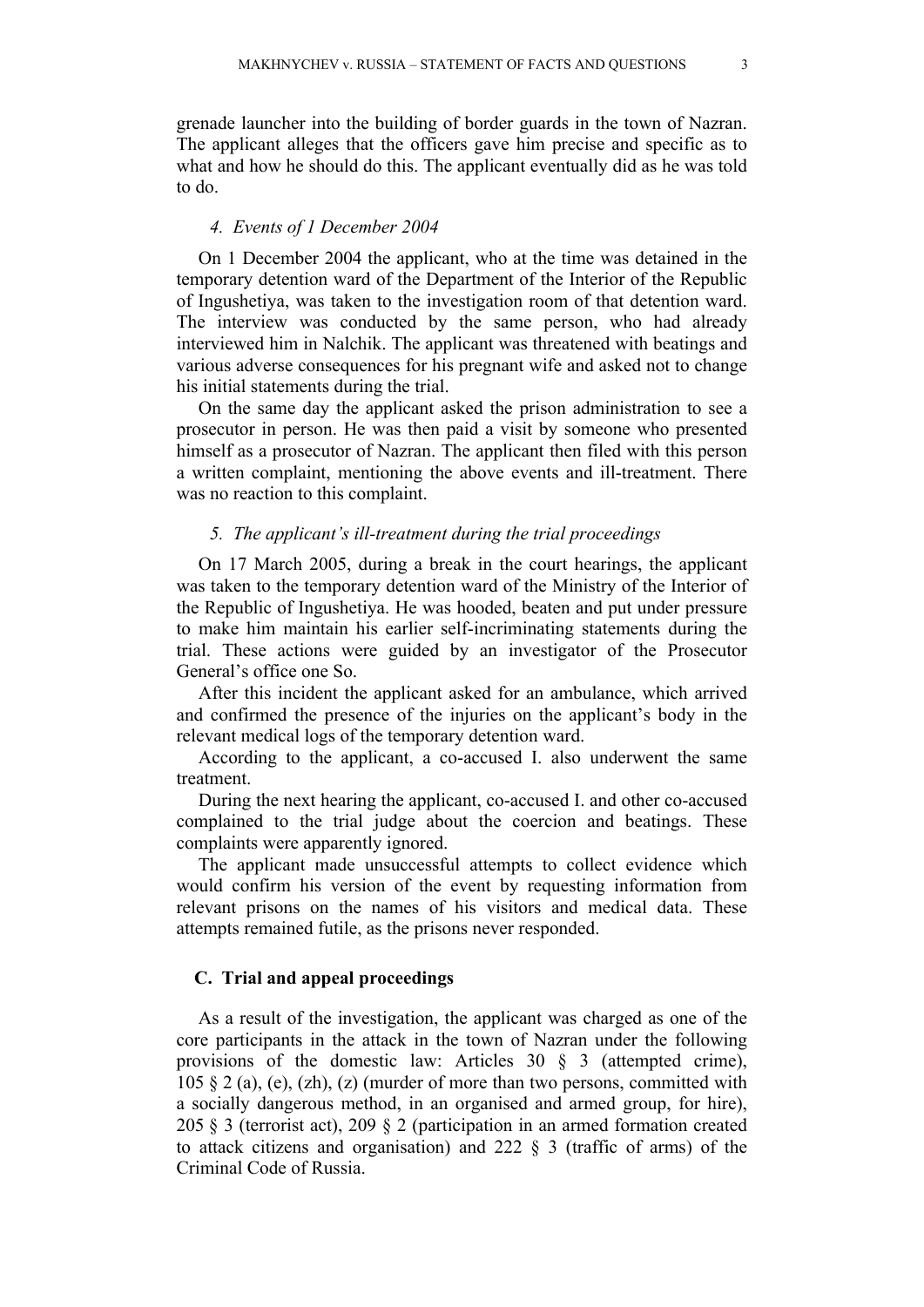According to the investigation, the applicant was guilty of having joined the group of the future attackers on 21 June 2004 in a special training camp situated between Aly-Yurt and Surkhakhi. He was told that the attack would take place on the same day at around 10.30 p.m. The applicant then assisted the group in carrying out the attack and personally made shots with hand grenade launcher.

By the first judgment of 3 August 2005 the Supreme Court of the Republic of Ingushetiya convicted the applicant as charged and gave him a sentence of imprisonment of 15 years with the first three years to be served in an ordinary prison and the rest of the sentence in a strict regime prison.

The trial took place in the building the Ministry of the Interior of the Republic of Ingushetiya. It appears that under this arrangement the jurors could easily communicate with the police officials and could also be easily influence by the latter. In addition, there were many police officials among the victims of the attack. At one point the applicant saw the head of the Department in charge of fighting organised crime of the Republican Ministry of the Interior talking to jurors, who in return nodded their heads.

According to the applicant, some jurors lied about their family connection with the police officials and also about their knowledge of the events in question.

This judgment was upheld on appeal by the Supreme Court on 10 October 2006.

The applicant and his counsel complained about the ill-treatment repeatedly throughout the trial and appeal proceedings. These complaints were apparently ignored. The applicant also raised the argument concerning the lack impartiality of the jurors and prejudicial connections between the jurors and the policemen, but these complaints were rejected.

#### **D. Media coverage of the applicant's trial**

The applicant was described as guilty on multiple occasions by various officials before the delivery of the judgment in his criminal case.

In an interview of the then president of the Republic of Ingushetiya published as an article in newspaper "Sovershenno sekretno" in the second half of 2004, the applicant was named and described as the participant of the attack.

This interview was later reprinted in a local press of the Republic of Ingushetiya.

The applicant was also described as guilty in an article in the Rossiyskaya Gazeta newspaper, issue of 27 July 2004.

## COMPLAINTS

1. The applicant complained under Article 3 of the Convention that he had been seriously ill-treated on multiple occasions by various investigative authorities, which forced him to give self-incriminating evidence.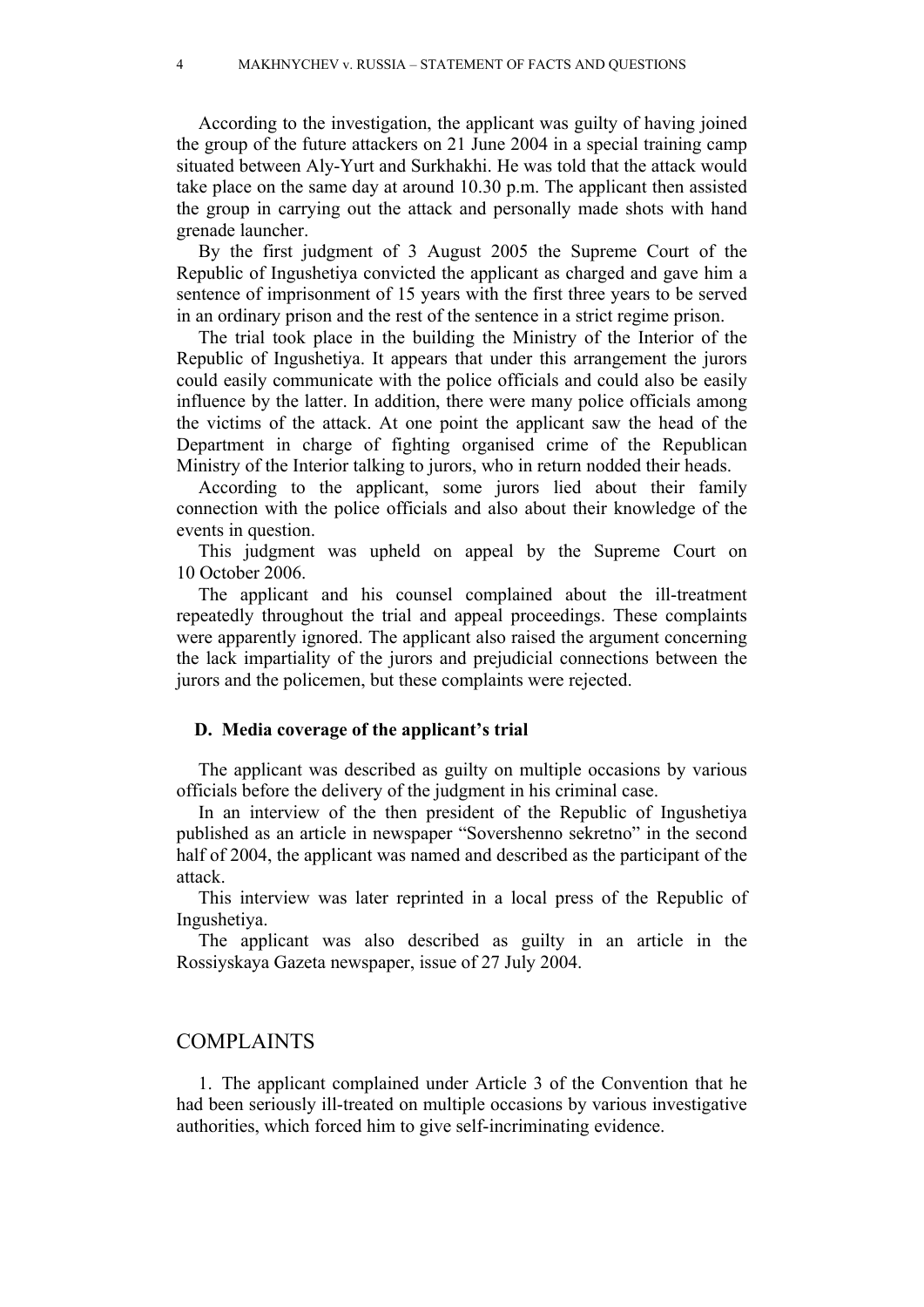2. Relying on Article 5 of the Convention, the applicant complained that the initial period of his detention between 27 and 30 June 2004 had remained completely unacknowledged and therefore unlawful.

3. Under Articles 6 and 6 § 3 (c) of the Convention the applicant was dissatisfied with his criminal conviction because of the courts' use of his self-incriminating statements obtained under torture and coercion. He also complained that jurors Gi., Au. E., Mu. and Au. B. gave false answers to the questions concerning their personal relations to various officers in the law enforcement bodies and that these jurors had been personally biased because of such connections. The applicant was also generally dissatisfied with the fact that the trial had taken place in the building of the Ministry of the Interior and that police officals could easily influence the jurors and had indeed done so.

4. Under Article 6 § 2 of the Convention the applicant also complained that there had been numerous comments on his participation in the Nazran attack prior to the delivery of the judgment in his case, in breach of his presumption of innocence.

5. Under Article 1 of Protocol No. 1 the applicant complained that his car in which he had travelled on the day of the arrest had been stolen by the police, was never returned to his family or appeared in the list of evidence in the criminal case against him.

#### **QUESTIONS TO THE PARTIES**

1. Was the applicant subjected to a treatment contrary to Article 3 of the Convention? The Government are invited to comment separately on each of the episodes described in the statement of facts (episodes of 28 and 29 June 2004, an episode on an unspecified date in August 2004, episodes of 1 December 2004 and 17 March 2005).

2. The Government are invited to submit all interrogation, arrest and search records (as well as any video footage) of the applicant, V., K. and I. in their possession (those contained in the court's criminal case and **also** those contained in the prosecution case file among the evidence not disclosed during the trial) as well as records of these persons' statements during the trial and their bills of indictment.

3. The Government are requested to produce copies of all medical records of the applicant, V., K. and I. from the remand prisons, temporary detention centres and other locations at which they were detained during the investigation of this criminal case. The information and documents provided should indicate these persons' exact diagnosis and anamnesis, as well as the treatment and medication provided to them, if any.

4. When was the applicant's family informed about his arrest and detention? Who was/were the applicant's counsel(s) throughout the proceedings starting from the moment of his arrest? Were they legal aid or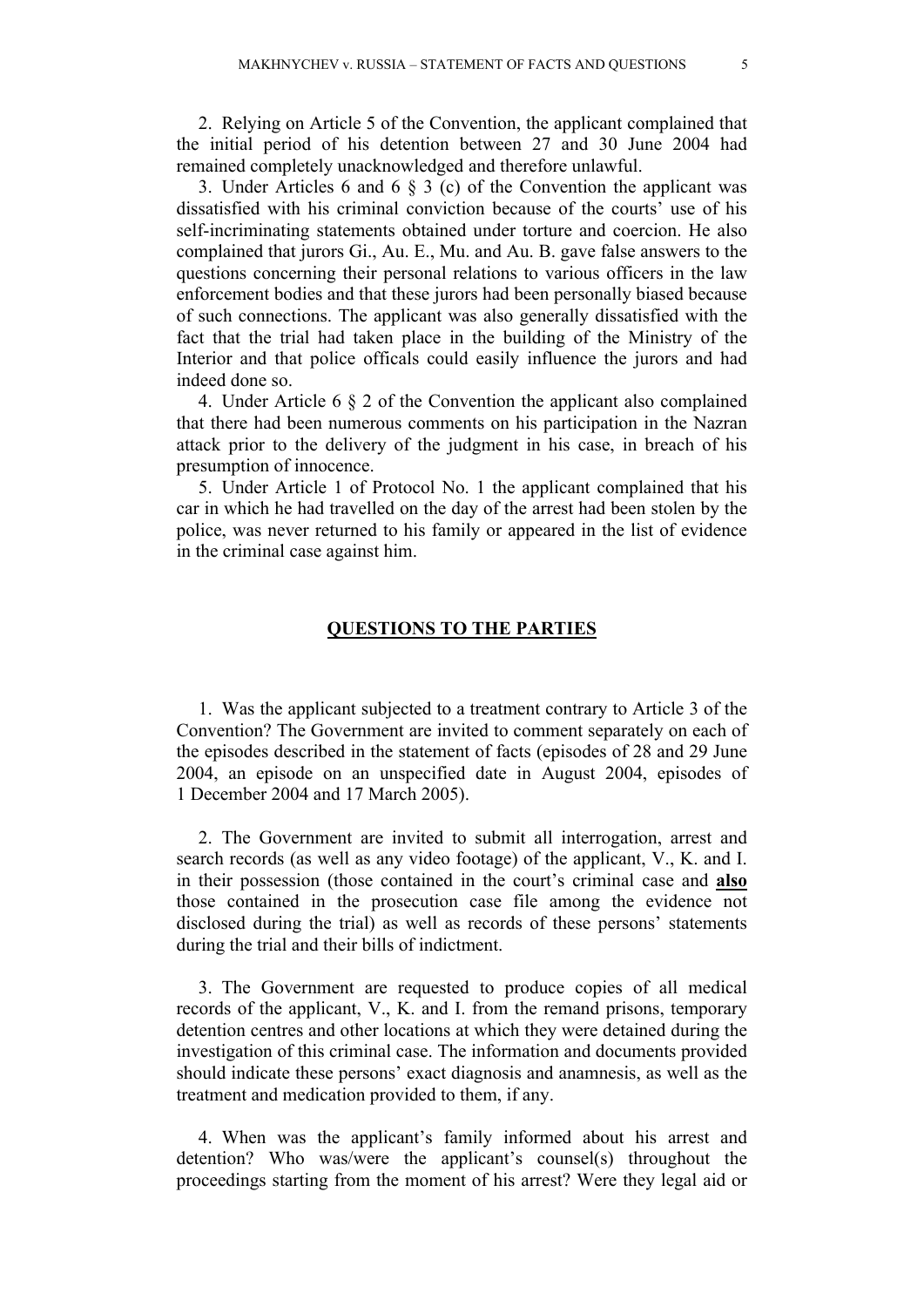paid counsel? Was the applicant furnished with any detailed information concerning the availability and contact information of legal aid and paid counsel and did he have the right to choose one of them and enter into contact with him/her/them and an effective opportunity to do so? Was any investigation conducted into the allegations of ill-treatment of the applicant or any of his co-accused and, if so, what was its outcome? In this connection, the Government are requested to submit copies of relevant documents from the domestic case file.

5. Did the investigation into the applicant's alleged ill-treatments comply with the requirements of the procedural aspect of Article 3 of the Convention?

6. The Government are requested to comment on the applicant's description of his arrest on 27 June 2004. Was the applicant's detention between 27 and 30 June 2004 compatible with Article 5 of the Convention?

7. Did the applicant have an effective remedy within the meaning of Article 5 § 4 of the Convention to complain about his detention between 27 and 30 June 2004?

8. Were the criminal proceedings against the applicant fair within the meaning of Article 6 of the Convention? In particular, did the courts use the applicant's self-incriminatory statements or any evidence originating from such statements during the trial? In view of the applicant's allegations under Article 3 of the Convention, can it be said that the use of such evidence and the pressure which the police officials had put on the applicant during the trial rendered the proceedings unfair? In view of the applicant's allegations of pressure, coercion and inability to communicate with the outside world, were the rights set out in Article 6 § 3 (b) and (c) respected?

9. The Government are requested to comment on the applicant's allegations concerning jurors Gi., Au. E., Mu. and Au. B., their alleged personal connections with local police officials and the decision to hold the trial proceedings in the building of the Ministry of the Interior. In view of these comments, was the applicant's tried by an independent and impartial tribunal established by law, as required by Article 6 of the Convention?

10. The Government are requested to comment on the applicant's allegations concerning the publications in the press concerning this criminal case containing prejudicial statements by various officials, including the then President of the Republic of Ingushetiya and to submit copies of the publication mentioned by the applicant.

11. In view of the above comments, can it be said that the applicant's presumption of innocence was respected, as required by Article 6 § 2 of the Convention?

12. The Government are requested to comment on the applicant's allegations concerning the seizure and subsequent loss of his car VAZ 1101